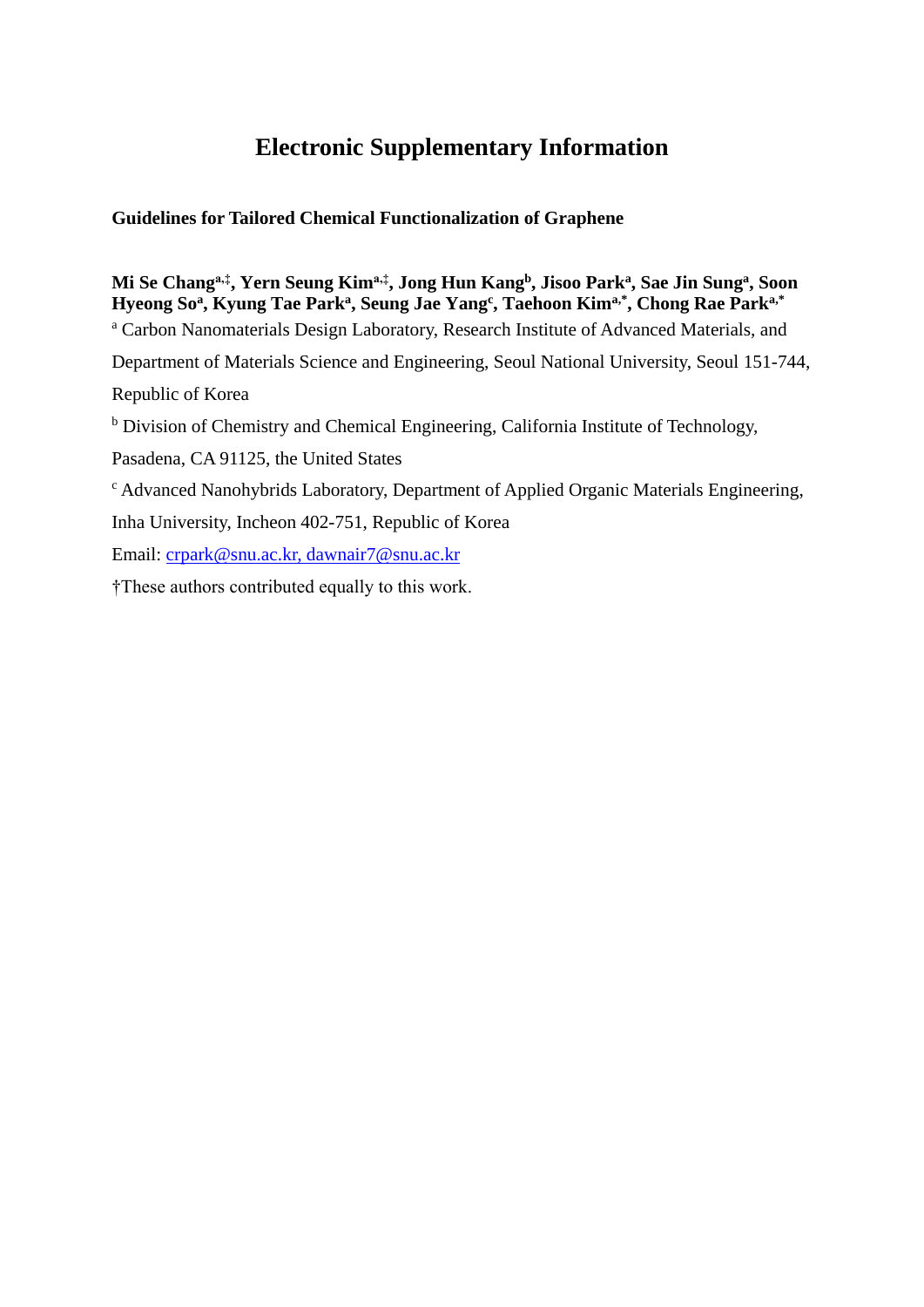

**Figure S1.** Average particle size data obtained from DLS analysis of GO samples treated at various oxidation times of step I.

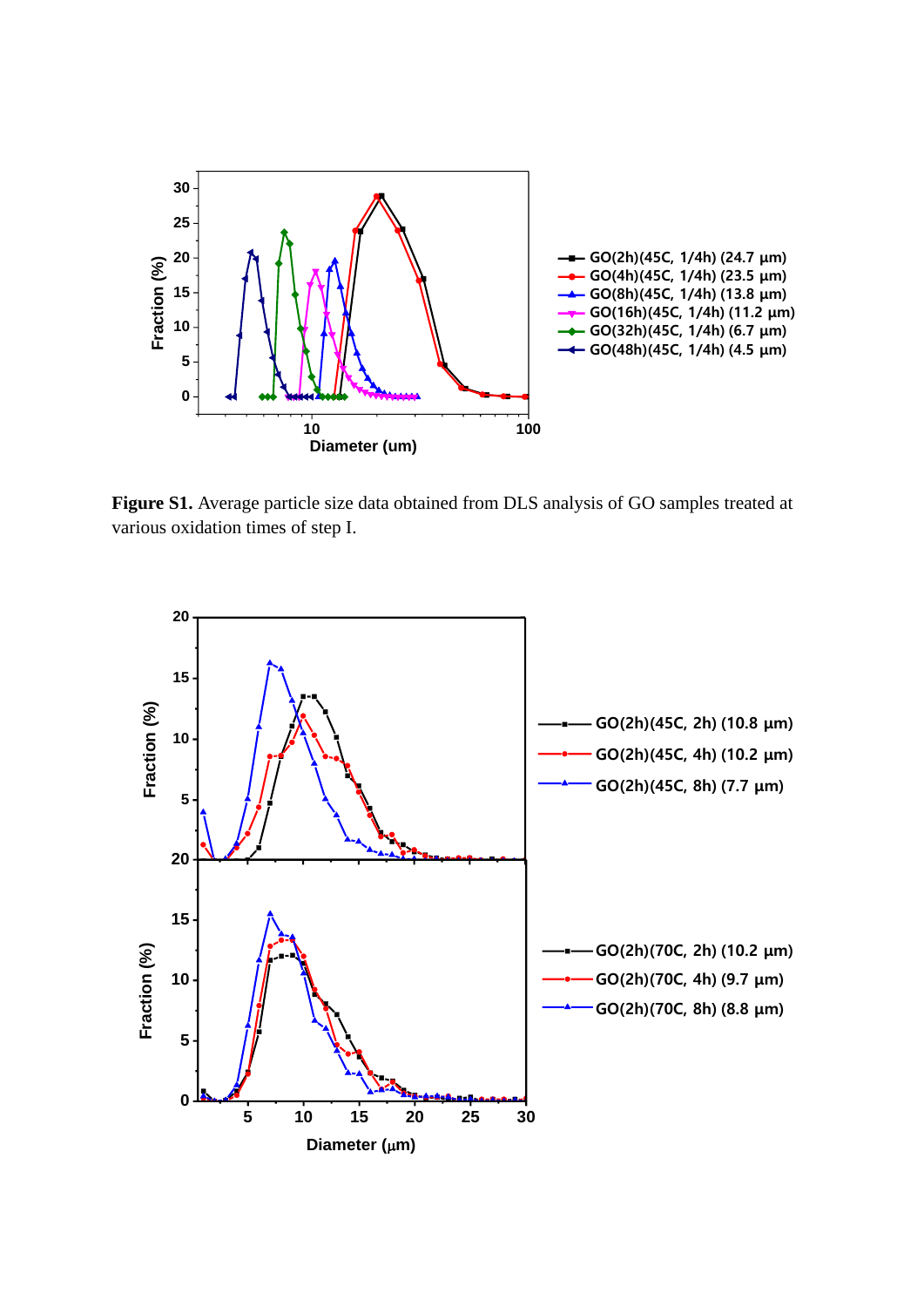**Figure S2.** Average particle size data obtained from DLS analysis of GO samples treated at various oxidation times of step II. (Reconstructed from Ref. S1)



Figure S3. SEM images of GO treated at various degree of step I oxidation and their average lateral size.



**Figure S4.** Images of resultant GO samples treated at various step I oxidation times.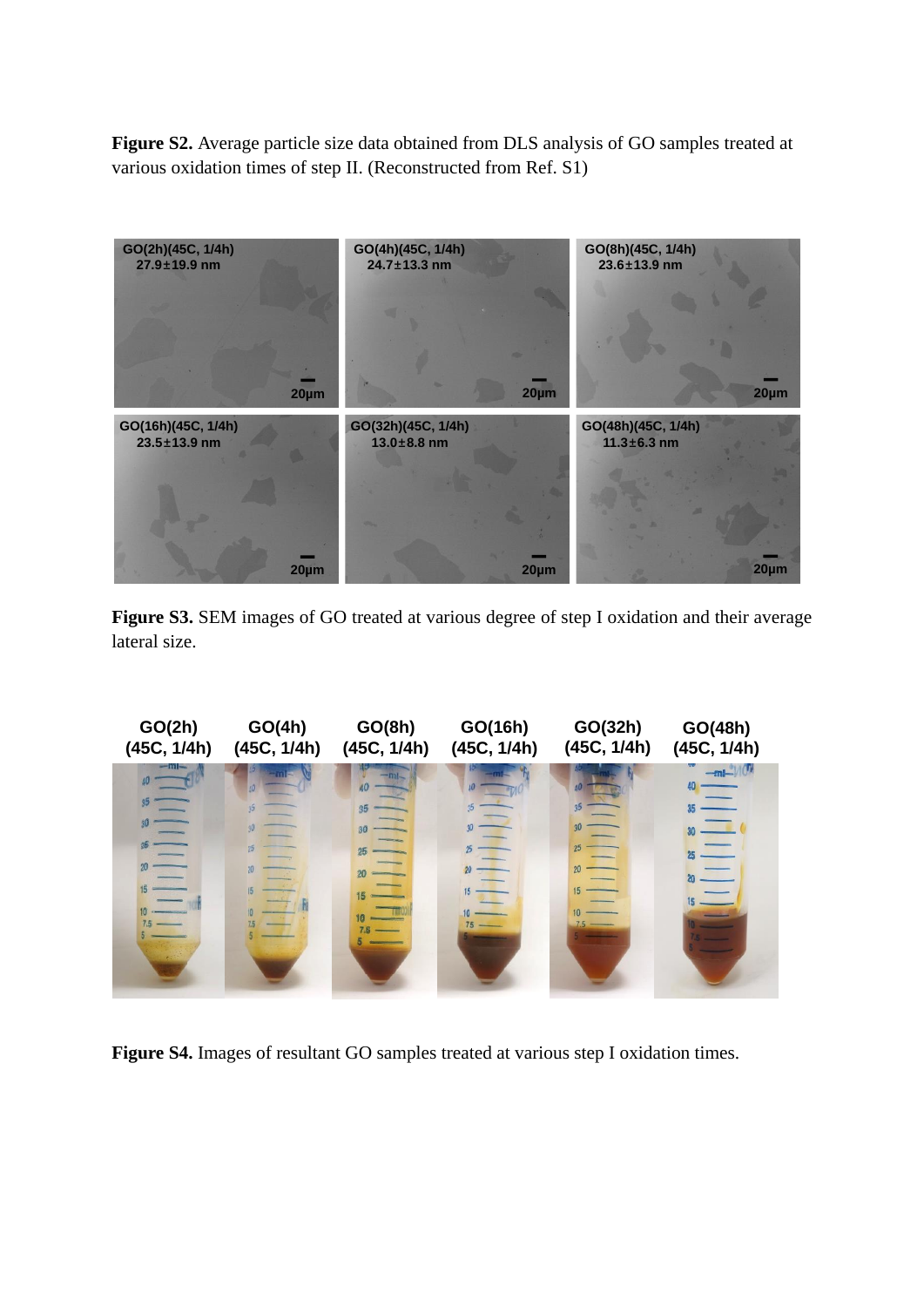

**Figure S5.** AFM images of GO(2h)(95C, 2h).



Figure S6. Conductivity of rGO films with a different degree of step II oxidation. The oxidation degree in this figure is the ratio of functionalized carbon to unfunctionalized carbon.